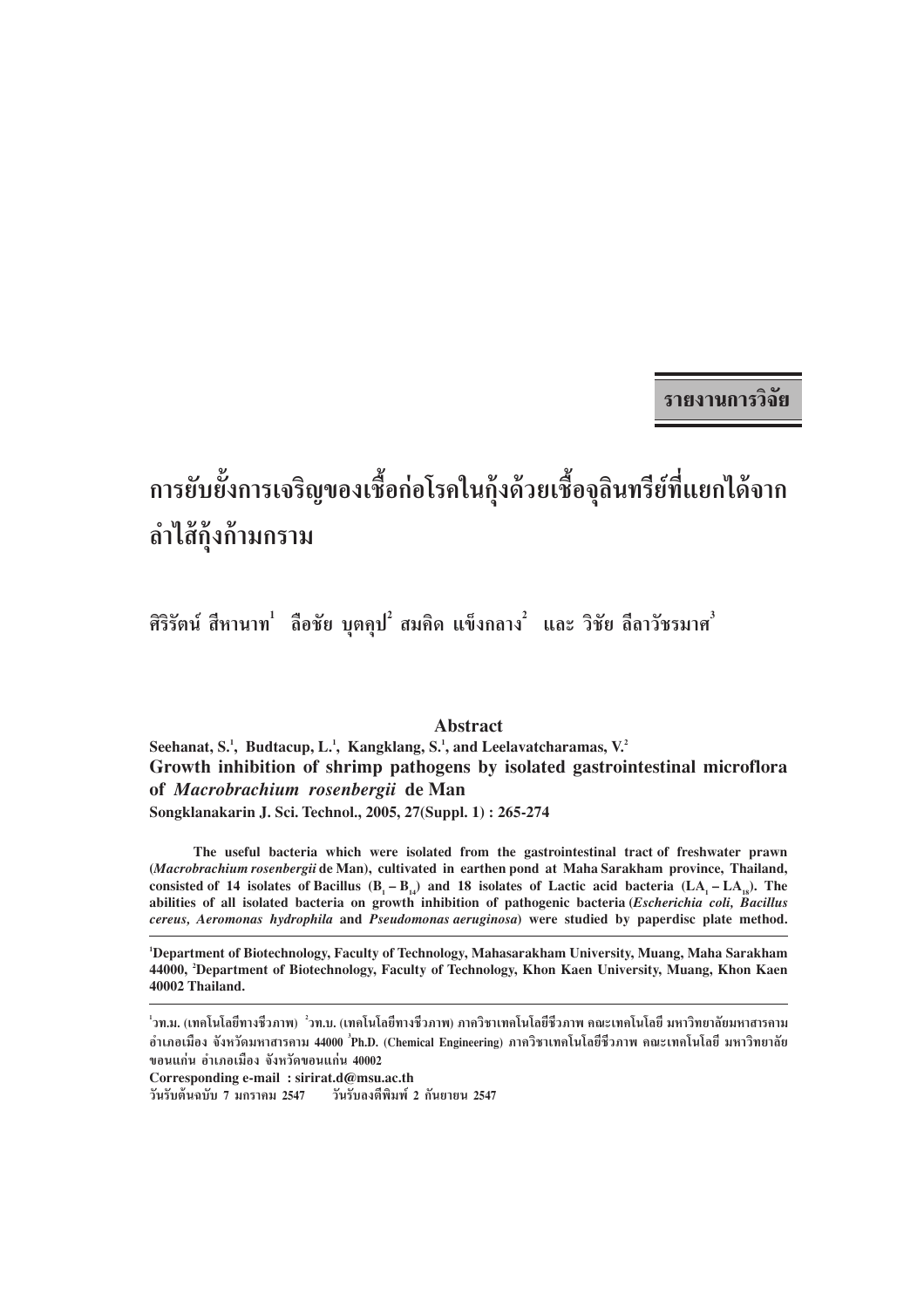Seehanat, S., *et al.*

The results showed that the *Bacillus*  $B_2$  and  $B_5$  were unable to inhibit the growth of all of the tested pathogens. *Bacillus*  $B_1$ ,  $B_{10}$  and  $B_{12}$  were capable of inhibiting the growth of 3 of 4 tested pathogen strains. Although all of the isolated lactic acid bacteria  $(LA_1 - LA_{18})$  could not inhibit the *E. coli* growth, **all of them could inhibit the growth of** *B. cereus***. The isolated lactic acid bacteria which were capable** of inhibiting the growth of 3 tested pathogen strains (excluded *E. coli*) were  $LA_1$ ,  $LA_1$ ,  $LA_1$ ,  $LA_1$ ,  $LA_{16}$ ,  $LA_{17}$  and  $LA_{18}$ . In order to select the high potential strain of bacteria for using as probiotics, *Bacillus*  $\overline{B_1}$ ,  $\overline{B_2}$ ,  $\overline{B_3}$ ,  $\overline{B_{10}}$  and  $\overline{B_{12}}$  and lactic acid bacteria  $LA_{12}$ ,  $LA_{13}$ ,  $LA_{14}$ ,  $LA_{15}$ ,  $LA_{16}$ ,  $LA_{17}$  and  $LA_{18}$ were tested for their growth abilities in various growth conditions. The tested growth conditions **included various concentrations of the bile salt and salt (NaCl) and various pH and temperatures.** The results revealed that *Bacillus*  $B_1$  and  $B_{10}$  and lactic acid bacteria  $LA_{13}$ ,  $LA_{16}$  and  $LA_{18}$  exhibited **high potential for using as probiotics. The results of biochemical test for identification of these high potential strains showed that** *Bacillus* **B1 and B10 were possibly** *B. licheniformis* **and** *B. thuringiensis* respectively. The lactic acid bacteria  $LA_{13}$ ,  $LA_{16}$  and  $LA_{18}$  were possibly the same strain and belonged **to the genus Pediococcus.**

**Key words** : probiotic, lactic acid bacteria, *Bacillus* sp., giant fresh water prawn

## **∫∑§—¥¬àÕ**

ู้ ศิริรัตน์ สีหานาท ลือชัย บุตคุป สมคิด แข็งกลาง และ วิชัย ลีลาวัชรมาศ ึ การยับยั้งการเจริญของเชื้อก่อโรคในกุ้งด้วยเชื้อจุลินทรีย์ที่แยกได้จากลำไส้กุ้งก้ามกราม ึว.สงขลานครินทร์ วทท. 2548 27(ฉบับพิเศษ 1) : 265-274

ึ่งลินทรีย์ที่กาดว่าเป็นเชื้องุลินทรีย์ที่เป็นประโยชน์ซึ่งแยกได้จากลำไส้กุ้งก้ามกรามที่เพาะเลี้ยงในบ่อดินบ้านดอนนา จังหวัดมหาสารคาม ประกอบด้วย บาซิลลัส (Bacillus) 14 ไอโซเลท (B-B ) และแลคติกแอซิดแบคทีเรีย (lactic acid bacteria) 18 ไอโซเลท (LA<sub>1</sub>-LA<sub>.1</sub>) จากการศึกษาเปรียบเทียบความสามารถของเชื้อที่แยกได้ต่อการยับยั้งการ **‡®√'≠¢Õ߇™◊ÈÕ°àÕ'√§‰¥â·°àEscherichia coli , Bacillus cereus , Aeromonas hydrophila ·≈– Pseudomonas aeruginosa** โดยใช้เทคนิคการซึมผ่านกระดาษกรอง พบว่า *Bacillus* B และ B ไม่สามารถยับยั้งการเจริญของเชื้อทุกชนิดที่ใช้ ทดสอบได้ มีเพียง *Bacillus* B และ B เท่านั้นที่สามารถยับยั้งการเจริญของเชื้อก่อโรคทั้ง 4 ชนิดได้ และ *Bacillus* **B1 , B10 ·≈– B12 "¡"√∂¬—∫¬—Èß°"√‡®√'≠¢Õ߇™◊ÈÕ°àÕ'√§‰¥â 3 ™π'¥ "À√—∫·≈§µ'°·Õ´'¥·∫§∑'‡√'¬∑'Ë·¬°‰¥â∑—Èß 18 ‰Õ'´‡≈∑‰¡à "¡"√∂¬—∫¬—Èß°"√‡®√'≠¢Õ߇™◊ÈÕ E. coli ‰¥â ·µà "¡"√∂¬—∫¬—Èß°"√‡®√'≠¢Õ߇™◊ÈÕ B. cereus ‰¥â ·≈§µ'°** แอซิดแบคทีเรีย LA -LA <sub>เ</sub> สามารถยับยั้งเชื้อก่อโรคได้ทั้ง 3 ชนิด ยกเว้นเชื้อ *E. coli* เมื่อนำ *Bacillus* B <sub>1</sub> , B <sub>3</sub> , B <sub>4</sub> **,**  $B_{10}$  และ  $B_{12}$  และแล<sup>็</sup>คติ๊กแอซิดแบคทีเรีย LA<sub>12</sub>, LA<sub>13</sub>, LA<sub>14</sub>, LA<sub>15</sub>, LA<sub>16</sub>, LA<sub>17</sub> และ LA<sub>18</sub> มาทดสอบความ สามารถในการเจริญที่สภาวะต่าง ๆ เพื่อศึกษาศักย**์ภาพของการนำมาใช้เป็นโพร่ไบโอติก** ่ ได้แก่ ความเข้มข้นของเกลือ  $\mathring{\mathbf{u}}$ ำดี ความเข้มข้นของเกลือ ค่าความเป็นกรด-ด่าง และอุณหภูมิที่ระดับต่างๆ พบว่า $\bm{B}$ *acillus* B<sub>1</sub> และ B<sub>10</sub> และ แลคติกแอซิดแบคทีเรีย LA ,, LA <sub>,</sub> และ LA , ให้ผลการทดลองดีที่สุด ซึ่งคาดว่าสามารถนำไปเป็นโพรไบโอติกได้<br>... เมื่อนำไปจำแนกสายพันธุ์โดยการท<sup>ี่</sup>ดสอบคุณสมบัติทางชีวเคมี พบว่า *Bacillus* B<sub>,</sub> สัณนิษฐานว่าน่าจะใกล้เคียงกับ  $\bm{B}$ acillus licheniformis และ  $\mathbf{B}_{_{10}}$  สัณนิษฐานว่าใกล้เคียงกับ  $\bm{B}$ acillus thuringiensis ส่วนแลกติกแอชิดแบคทีเรีย  $\text{LA}_{_{13}}$ ,  $\text{LA}_{_{16}}$  และ  $\text{LA}_{_{18}}$ สัณนิษฐ<sup>์</sup>านว่าน่าจะเป็นสายพันธุ์เดียวกันและน่าจะอยู่ในสกุล *Pediococcus* 

์ กุ้งก้ามกรามเป็นกุ้งน้ำจืดที่มีขนาดใหญ่ที่สุด มีชื่อ ี่สามัญว่า Giant Freshwater Prawn และมีชื่อ «'∑¬"»" µ√å«à" *Macrobrachium rosenbergii* de Man

ี่ มีชื่อเรียกที่รู้จักกันอีกหลายชื่อคือ กุ้งนาง กุ้งหลวง กุ้งแห ึ และกังใหญ่ เป็นสัตว์น้ำที่มีความสำคัญทางเศรษฐกิจ มีราคา เเพง เนื้อมีรสชาติดี สามารถประกอบอาหารได้หลายรูปแบบ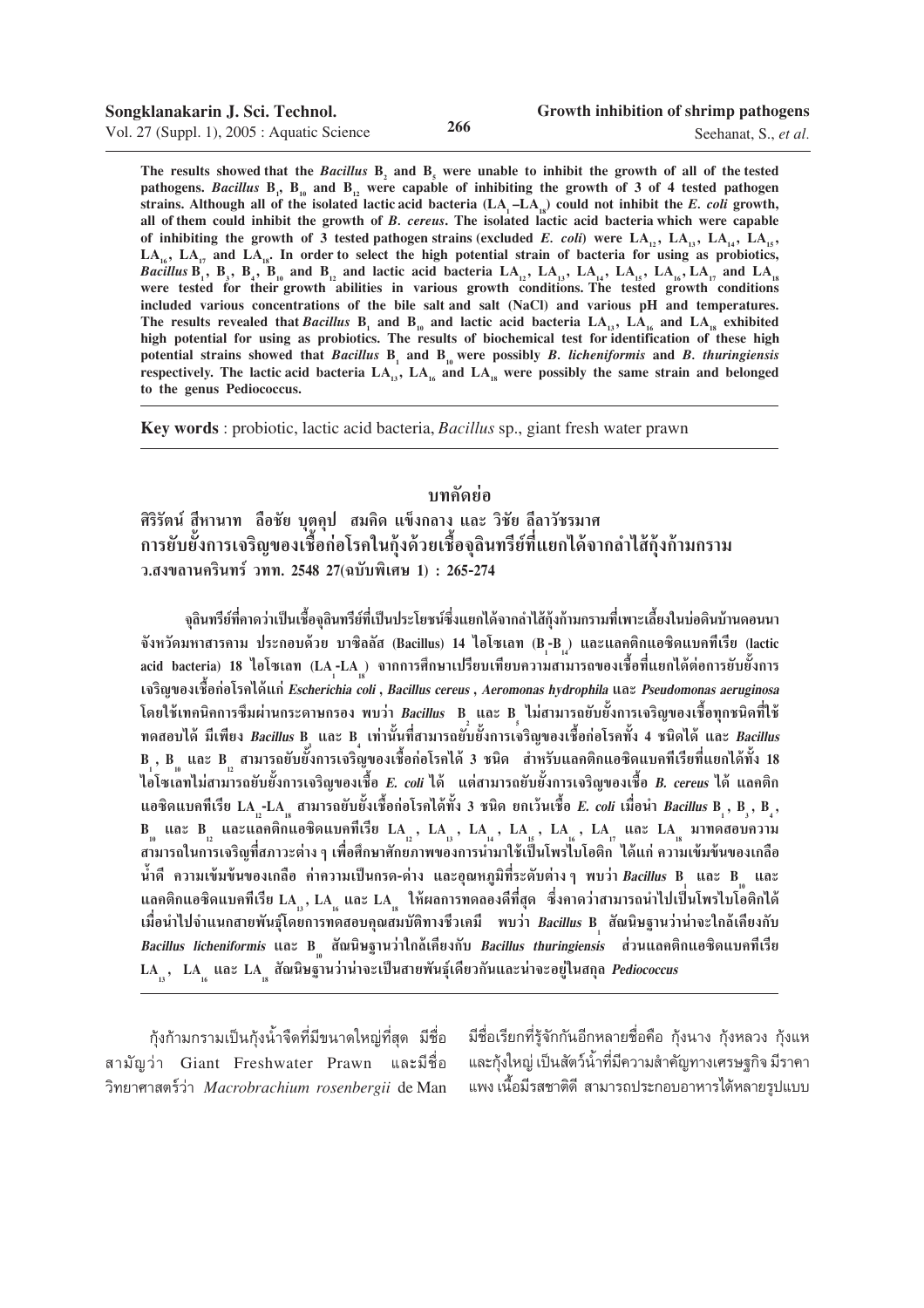้ดำรงชีพได้ทั้งน้ำกร่อยและน้ำจืด ปัจจุบันความอุดมสมบูรณ์ ของกุ้งก้ามกรามในแหล่งน้ำธรรมชาติมีจำนวนลดลง เนื่อง มาจากหลายสาเหตุ เช่น การทำประมงผิดวิธี การระบาด ของโรค ปัญหาจากมลภาวะต่าง ๆ ดังนั้นจึงมีการเพาะเลี้ยง เพื่อชดเชยจากธรรมชาติ ทำให้การเพาะเลี้ยงกุ้งก้ามกราม เป็นอาชีพที่ทำรายได้ให้กับเกษตรกร (ศุภชัย, 2543)

เนื่องจากว่าวิธีการเพาะเลี้ยงกุ้งก้ามกรามในปัจจุบัน ้ยังคงเลี้ยงเหมือนเมื่อ 10 ปีก่อน ทำให้ปัญหาและอุปสรรค ้ที่เกิดขึ้นไม่ได้รับการแก้ไข เช่น ปัญหาลูกกุ้งมีอัตราการ รอดต่ำ กุ้งโตช้า ปัญหาโรค เป็นต้น (วิศณุ, 2541) ใน การเพาะเลี้ยงกุ้งก้ามกรามปัญหาใหญ่ที่เป็นปัจจัยสำคัญ ที่ทำให้เกษตรกรผู้เพาะเลี้ยงจะประสบความสำเร็จหรือ ล้มเหลวคือ การป้องกันและควบคุมโรคส่วนใหญ่มีสาเหตุ มาจากแบคทีเรียโดยเฉพาะกลุ่ม Aeromonas และ Vibrio (vibriosis) มีผลทำให้ลูกกุ้งมีอัตราการรอดต่ำ สำหรับการ ป้องกันนั้นเกษตรกรจะมีการใช้สารเคมีและยาปฏิชีวนะ เป็นหลัก ซึ่งจะมีผลดีในระยะแรก ๆ ของการใช้เท่านั้น เมื่อ ใช้สารเคมีหรือยาปฏิชีวนะไปได้ระยะเวลาหนึ่งจะประสบ ปัญหาการใช้ยาไม่ได้ผล การรักษาทำได้ยากมากขึ้นจำเป็น ต้องมีการเพิ่มปริมาณการใช้สารเคมีหรือยาปฏิชีวนะมาก ขึ้นกว่าที่เคยใช้ ซึ่งไม่สามารถรักษาอาการป่วยของกุ้งที่เกิด ็จากการติดเชื้อแบคทีเรียได้ บัญหาดังกล่าวนี้เกิดจากการ ดื้อยาของเชื้อแบคทีเรียที่ก่อให้เกิดโรค โดยเชื้อแบคทีเรียจะ ปรับตัวให้สามารถทนต่อสารเคมีและยาปฏิชีวนะได้มากขึ้น มีสาเหตุมาจากการใช้สารเคมีและยาปฏิชีวนะไม่ถูกต้อง ใช้ ในระยะที่กุ้งยังไม่ป่วยเพื่อป้องกันโรคหรือเร่งการเจริญ เติบโตทำให้มีการใช้ยาบ่อยมากเกินไป อีกทั้งยังเกิดการ ปนเปื้อนในน้ำและสิ่งแวดล้อมซึ่งจะเหนี่ยวนำให้เชื้อ แบคทีเรียและเชื้อโรคมีการดื้อยาสูงขึ้น จนถึงขั้นรุนแรง ไม่สามารถควบคุมการเกิดโรคได้ (เกรียงศักดิ์, 2535)

บัจจุบันนี้ได้มีการหันมาใช้วิธีชีวภาพบำบัดซึ่งเป็น การควบคมและป้องกันโรคโดยวิธีธรรมชาติ ไม่ว่าจะเป็น การใช้เชื้อจุลินทรีย์โพรไบโอติกที่มีประโยชน์ไปยับยั้งการ เจริญของเชื้อจุลินทรีย์ที่ก่อโรคในสัตว์ การใช้เอนไซม์ หรือผลิตภัณฑ์ที่สกัดได้จากเชื้อแบคทีเรียใส่ลงในน้ำหรือ อาหารเพื่อป้องกันโรคหรือกระตุ้นให้สัตว์น้ำเจริญเติบโตได้ ดีขึ้น ช่วง ค.ศ. 1965-1974 ได้นำจุลินทรีย์มาประยุกต์ใช้ ้กับคนและสัตว์อย่างแพร่หลาย โดยตั้งชื่อว่า ''โพรไบโอติก''

(Parker, 1974) และได้ให้คำนิยามของสารโพรไบโอติกไว้ ต่างๆ กันดังนี้ เช่น

- โพรไบโอติก เป็นเชื้อจุลินทรีย์ที่มีชีวิตเมื่อเสริม ในอาหารจะเป็นประโยชน์ต่อมนษย์และสัตว์ที่ใช้ โดยไป ปรับปรุงเชื้อจุลินทรีย์ต่างๆ ในระบบลำไส้ให้เกิดความ สมดุลย์ โพรไบโอติก (probiotics) มาจากภาษากรีก แปล ว่า "เพื่อชีวิต" (for life) (Fuller, 1992) นำมาใช้ครั้งแรก เมื่อปี ค.ศ. 1907 โดย Metehnikoff

- สารที่หลั่งออกมาโดยจุลินทรีย์ชนิดหนึ่งที่กระตุ้น การเจริญเติบโตของจุลินทรีย์อีกชนิดหนึ่ง (Lilley et al,  $1965$ 

- จุลินทรีย์ที่มีชีวิตที่เพาะเลี้ยงเป็นจุลินทรีย์ชนิด เดียวหรือแบบผสม นำไปเสริมให้กับคนและสัตว์ แล้วมีผล ประโยชน์ต่อคนและสัตว์นั้น ๆ โดยช่วยเสริมคุณสมบัติของ เชื้อจุลินทรีย์ประจำถิ่น (Havenaar et al, 1992)

ี ความหมายโดยรวม คือ สิ่งมีชีวิตขนาดเล็ก (Living microorganism) เมื่อผสมอาหารให้คนและสัตว์กิน ้จะช่วยเพิ่มปริมาณจุลินทรีย์ในลำไส้ ทำให้เกิดผลดีต่อคน และสัตว์ แต่ให้ผลขัดแย้งต่อจุลินทรีย์ที่ทำให้เกิดโรค

สนธิ และลิลา (2541) ได้ศึกษาประสิทธิภาพของ การใช้โพรไบโอติกซึ่งเตรียมได้จาก Bacillus จำนวน 6 สายพันธุ์ที่แยกได้จากผิวดินบ่อเลี้ยงกุ้ง โดยเปรียบเทียบ ้อัตราการรอดตาย น้ำหนัก ความยาวที่เพิ่มขึ้นและอัตรา การเจริญเติบโตของลูกกุ้งกุลาดำ (Penaeus monodon) ระหว่างกลุ่มควบคุมกับกลุ่มที่ได้รับไพรไบโอติกเป็นเวลา 12, 25, 35 และ 55 วันติดต่อกัน ผลวิเคราะห์ข้อมูลทางสถิติ พบว่าโพรไบโอติกที่เตรียมได้จาก Bacillus PO27 เป็น สายพันธุ์ที่มีประสิทธิภาพด้านการให้อัตรารอดตายได้สูง อย่างสม่ำเสมอในทุกชุดการทดลอง คือ 95.32, 92.00,  $82.00, 76.66$  และ  $75.33\%$  ตามลำดับ โดยมีอัตรา สัมพันธ์รอดตั้งแต่ 25.00 - 53.26% สำหรับประสิทธิภาพ ในการเพิ่มน้ำหนักและการเจริญเติบโตนั้น พบว่า โพรไบ-โอติก สายพันธุ์ PO26 และ PO25 จะให้ผลสูงกว่ากลุ่ม อื่นๆ ส่วนโพรไบโอติกจาก Bacillus สายพันธุ์อื่นๆ มี ประสิทธิภาพต่ำกว่าชุดควบคุม นอกจากนี้ วลัยพร $(2544)$ ได้ศึกษาการคัดเลือกจุลินทรีย์ที่มีคุณสมบัติเป็นโพรไบ-โอติกในการเลี้ยงกุ้งก้ามกราม พบว่า แบคทีเรียแลคติก 4 สายพันธ์ ได้แก่ Lactobacillus plantalum,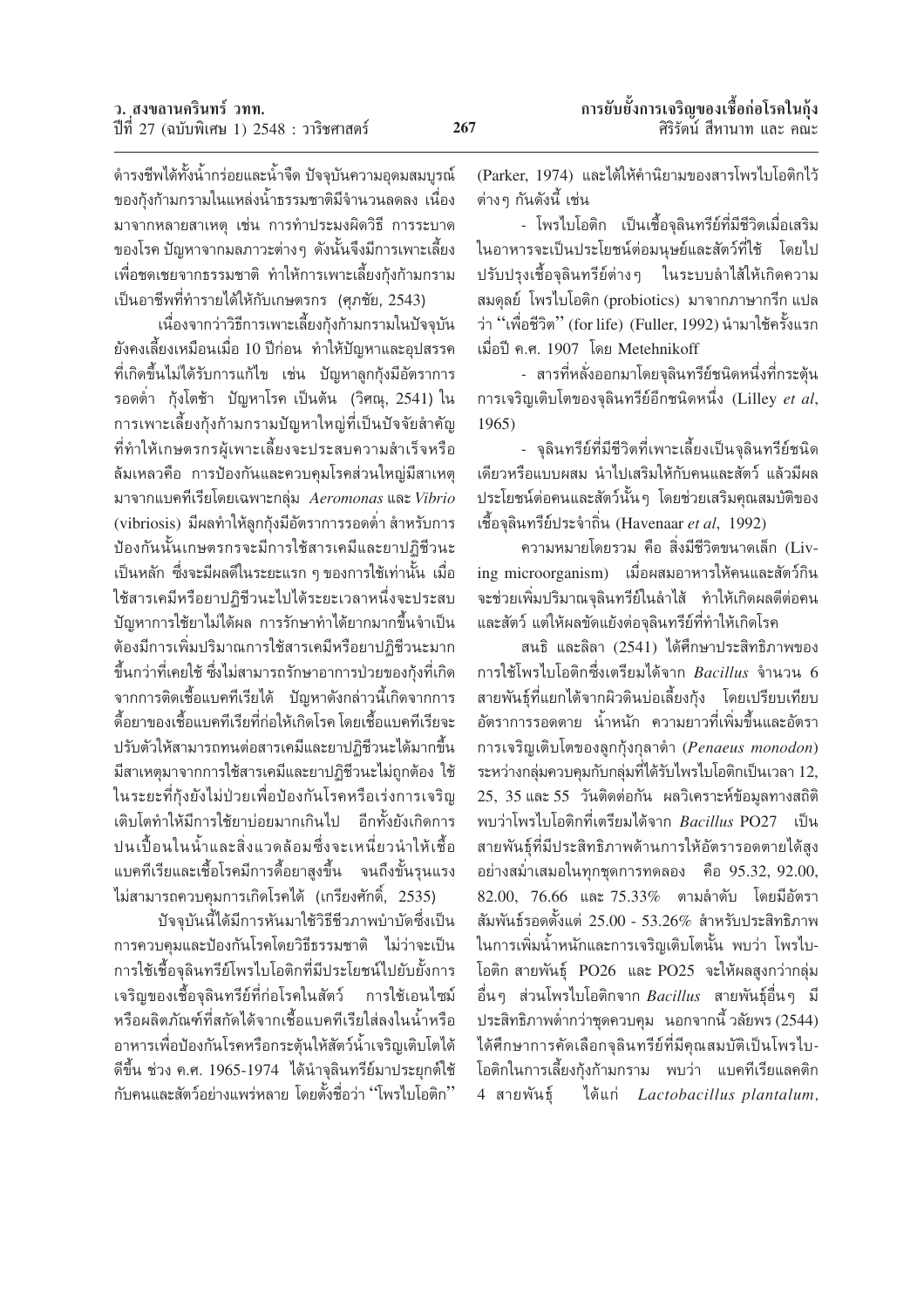Lactobacillus casei, Enterococcus faecium และ Lactobacillus lactis ที่แยกได้จากตัวอย่างลำไส้สัตว์น้ำจืด ไส้ไก่ มูลสุกร ผลิตภัณฑ์นม ผลิตภัณฑ์อาหารหมักดอง ์ จากเนื้อสัตว์และผักต่างๆ เชื้อจุลินทรีย์ทั้งหมดไม่มีผลต่อ การเจริญของกุ้งก้ามกราม แต่มีผลต่ออัตราการรอดตาย ของลูกกุ้งก้ามกรามสูงกว่าการให้อาหารสำเร็จรูปเพียง อย่างเดียว และพบว่า Lactobacillus lactis F4 ให้ อัตราการรอดตายของลูกกุ้งก้ามกรามสูงกว่าแบคทีเรียกรด แลคติกชนิดอื่น ๆ

วัตถุประสงค์ของการศึกษานี้เพื่อศึกษาหาชนิดของ จุลินทรีย์ที่เป็นประโยชน์ซึ่งอาศัยอยู่ในระบบทางเดินอาหาร ของกุ้งก้ามกรามพร้อมทั้งศึกษาคุณสมบัติของเชื้อจุลินทรีย์ ที่แยกได้ตามลักษณะของการเป็นโพรไปโอติก

# อุปกรณ์และวิธีการดำเนินการ

# ิการแยกเชื้อ *Bacillus*

เก็บตัวอย่างกุ้งก้ามกรามจากบ่อดินของเกษตรกร บ้านดอนนา อ.เมือง จ.มหาสารคาม แบบสุ่ม จำนวน  $20$ ้ตัว นำกุ้งก้ามกรามมาทำความสะอาดและตัดเอาส่วนลำไส้ ทั้งหมดมาบดให้ละเอียดด้วยแท่งจับใช้เข็มเขี่ยเชื้อนำมาต้ม ีที่ 100 °C เป็นเวลา 5 นาทีเพื่อฆ่าเชื้อจุลินทรีย์อื่น ๆ แล้ว นำมาเลี้ยงในอาหารสูตร Nutrient agar (NA) ใช้เทคนิค spread plate บ่มในต้อบ (Incubator) นาน 24 ชั่วโมง ้คัดเอาเฉพาะแบคทีเรียที่เจริญบนผิวหน้ามาทดสอบลักษณะ ทางสัณฐานวิทยา

# ิการแยกเชื้อแลคติกแอซิดแบคทีเรีย

้นำตัวอย่างลำไส้กุ้งก้ามกรามชั่งมา 1 กรัม นำมา ใส่ในหลอดทดลอง เติมสารละลาย 0.85% NaCl 2-3 หยด แล้วบดให้ละเอียดด้วยแท่งจับเข็มเขี่ยเชื้อที่ฆ่าเชื้อแล้ว จาก  $\tilde{\tilde{\mathbf{u}}}$ นทำการเจือจาง (dilution) ที่อัตราเจือจาง  $10^{-1}\text{-}10^{-6}$  เท่า นำมาแยกโคโลนีเชื้อบริสุทธิ์ด้วยเทคนิกการเทเพลท (pour plate) บนอาหาร de Man Ragosa and Sharpe (MRS) agar ที่มีการเติม Bromocresolpurple เป็นอินดิเคเตอร์ บ่มที่ 37 °C เป็นเวลา 24-48 ชั่วโมง นำโคโลนีเดี่ยวๆ ของแบคทีเรียที่มีลักษณะแตกต่างกันและสามารถเปลี่ยนสี ้อาหารจากสีม่วงเป็นสีเหลืองใด้ มาทำการเขี่ยเชื้อเลี้ยง

#### ต่อไปเพื่อให้ได้เชื้อบริสุทธิ์

# การทดสอบความสามารถในการยับยั้งการเจริญของเชื้อก่อ โรคโดยวิธีการซึมผ่านกระดาษกรอง (disc diffusionassay)

วิธีการทดสอบดัดแปลงจาก วรรณิภา (2539) โดย นำเชื้อก่อโรคได้แก่ Escherichia coli, Bacillus cereus, Pseudomonas aeruginosa unz Aeromonas hydrophila มา spread plate บนอาหาร NA นำเชื้อจุลินทรีย์ตัวอย่าง อายุ 12 ชั่วโมง มาเลี้ยงในอาหารเหลว nutrient broth (NB) ปริมาตร 100 มล. ในขวดรูปชมพู่ เขย่าเลี้ยงที่ 37°C ด้วย ์ ความเร็ว 200 รอบ/นาที เป็นเวลา 18-24 ชั่วโมง แล้ว นำมาปั่นเหวี่ยงโดยใช้เครื่องปั่นเหวี่ยงที่ควบคุมอุณหภูมิ (refrigerated centrifuge) ที่ความเร็ว 10,000 รอบ/นาที อุณหภูมิ 4ºC นาน 20 นาที จำนวน 2 ครั้ง เพื่อตกตะกอน เซลล์ นำส่วนใสที่ได้กรองผ่านกระดาษกรองที่มีขนาด 0.45 นm นำส่วนใสที่กรองได้ 100 นm มาหยดลงบนกระดาษ ึกรองที่มีเส้นผ่านศูนย์กลาง 5 มม. ทิ้งไว้ให้แห้ง แล้วนำ ไปวางบนจานเพาะเชื้อที่เพาะเลี้ยงเชื้อก่อโรคไว้ บ่มที่ 37°C เป็นเวลา 24-48 ชั่วโมง วัดขนาดเส้นผ่านศูนย์กลางของ การเกิดบริเวณใส (clear zone inhibition)

# ิการทดสอบความสามารถของเชื้อจุลินทรีย์ตัวอย่างในการ ้ เจริญที่สภาวะต่าง ๆ

# 1. การทนต่อเกลือน้ำดื

ี นำเชื้อ *Bacillus* ที่มีอายุ 12 ชั่วโมง มาเลี้ยง ในอาหาร NB และแลคติกแอซิดแบคทีเรีย ที่มีอายุ 24 ชั่วโมง มาเลี้ยงในอาหาร MRS broth โดยอาหารทั้งสอง ชนิดมีเกลือน้ำดี (bile salt) ผสมอยู่ที่ความเข้มข้น 0, 1, 3, 5, 7, 9, 10, 30 และ 50% แล้วบ่มไว้ที่ 37°C เป็น เวลา 12-24 ชั่วโมง

# 2. การทนต่อความเข้มข้นของเกลือ NaCl

ี นำเชื้อ *Bacillus* ที่มีอายุ 12 ชั่วโมง มาเลี้ยง ในอาหาร NB และแลคติกแอซิดแบคทีเรีย ที่มีอายุ 24 ชั่วโมง มาเลี้ยงในอาหาร MRS broth โดยอาหารทั้งสอง ชนิดนี้มีเกลือ NaCl ผสมอยู่ที่ความเข้มข้น  $0, 2, 4, 6$ และ  $8\%$  แล้วบ่มไว้ที่ 37°C เป็นเวลา 12-24 ชั่วโมง

3. การทนต่อความเป็นกรด-ด่าง

นำเชื้อ *Bacillus* ที่มีอายุ 12 ชั่วโมง มาเลี้ยง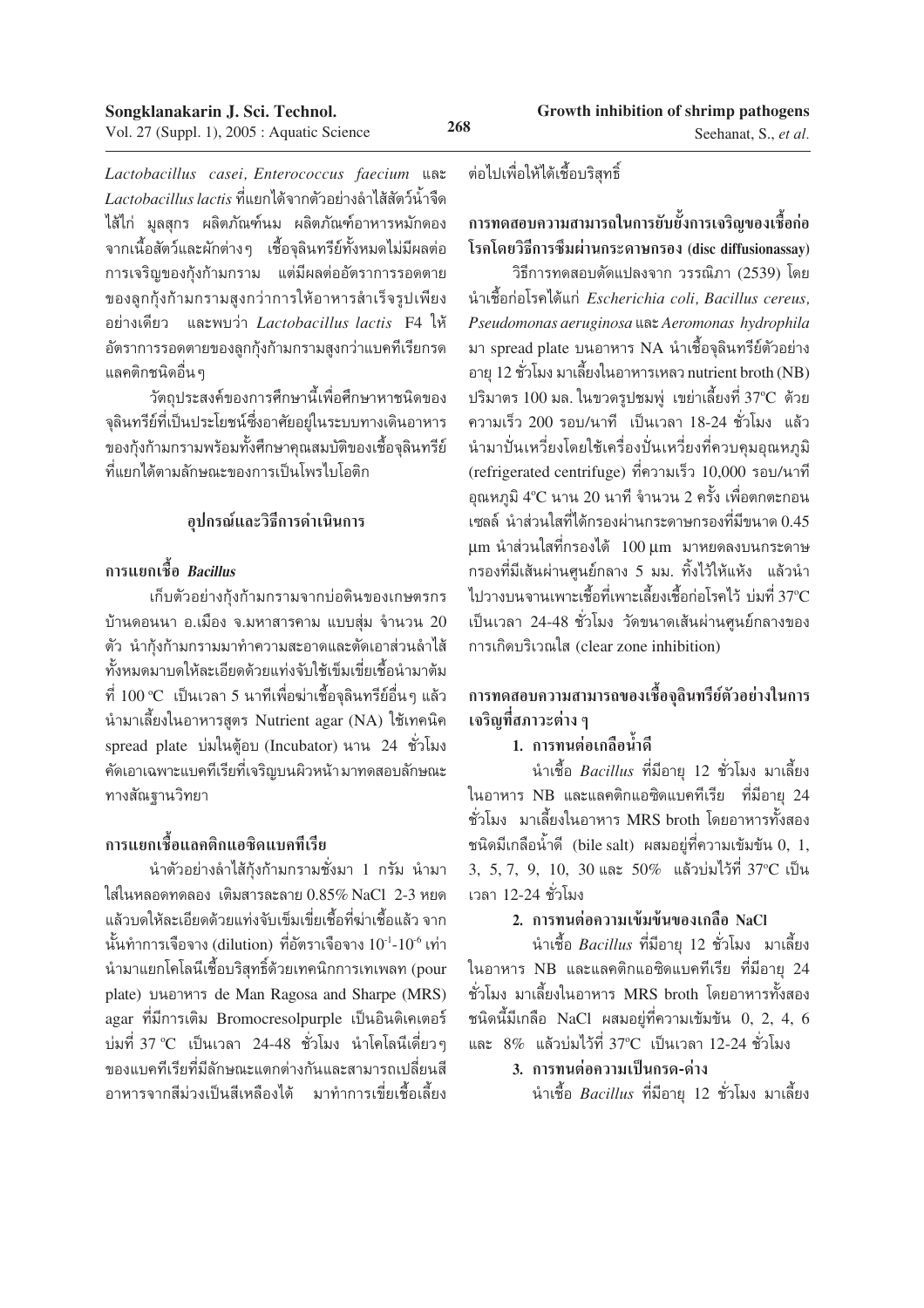ในอาหาร NB และแลคติกแอซิดแบคทีเรีย ที่มีอายุ 24 ชั่วโมง มาเลี้ยงในอาหาร MRS broth โดยอาหารทั้งสอง ชนิดมี pH 2, 3, 4, 5, 6, 7 และ 8 แล้วบ่มไว้ที่  $37^{\circ}$ C เป็นเวลา 12-24 ชั่วโมง

# 4. การทนต่ออณหภมิ

นำเชื้อ *Bacillus* ที่มีอายุ 12 ชั่วโมง มาเลี้ยงใน อาหาร NB และแลคติกแอซิดแบคทีเรีย ที่มีอายุ 24 ชั่วโมง มาเลี้ยงในอาหาร MRS broth แล้วบ่มไว้ที่ 20, 30, 37 และ 45°C เป็นเวลา 12-24 ชั่วโมง

#### ผลการทดลอง

ิจากการทดลองแยกเชื้อจุลินทรีย์ที่คาดว่ามีคุณสมบัติ เป็นโพรไบโอติกจากลำไส้กุ้งก้ามกรามสามารถแยกได้เป็น 2 พวกคือ จุลินทรีย์ที่เป็น *Bacillus* ส่วนใหญ่ติดสีแกรม บวกลักษณะเป็นแท่งมีสปอร์ มีทั้งหมด 14 ไอโซเลท (B,- $\rm\,B_{14})$  และจุลินทรีย์ที่เป็นแลคติกแอซิดแบคทีเรีย ซึ่งติดสี แกรมบวกลักษณะเซลล์กลม อยู่เป็นกลุ่มๆ ละ 4-8 เซลล์ มีทั้งหมด 18 ไอโซเลท  $(LA, -LA)$ 

# 1. ผลการยับยั้งการเจริญของเชื้อก่อโรค

เชื้อจุลินทรีย์ที่แยกได้จากลำไส้กุ้งก้ามกราม เมื่อนำ มาทดสอบความสามารถในการยับยั้งการเจริญของเชื้อ ก่อโรคทั้งหมด 4 สายพันธุ์ คือ  $E.$   $coll, B.$   $c$ ereus, P. aeruginosa และ A. hydrophila โดยวัดจากการเกิด บริเวณใสรอบๆ แผ่นกระดาษกรองพบว่า *Bacillus* B. และ  $\mathrm B$  ู ไม่สามารถยับยั้งการเจริญของเชื้อก่อโรคทั้ง 4 ชนิด ได้ แต่ *Bacillus* B, และ B, สามารถยับยั้งการเจริญของ เชื้อก่อโรคทั้ง 4 ชนิดได้ (Table 1) และ *Bacillus* ที่ ี่สามารถยับยั้งการเจริญของเชื้อได้ 3 ชนิด ได้แก่ Bacillus  $B_1$ ,  $B_{10}$  และ  $B_{12}$  ดังนั้นจึงเลือก *Bacillus*  $B_1$ ,  $B_2$ ,  $B_3$ ,  $B_{10}$  และ  $B_{12}$  ใช้สำหรับศึกษาความสามารถในการเจริญที่ สภาวะต่างๆ ต่อไป

พบว่าแลคติกแอซิดแบคทีเรียทุกไอโซเลทถึงแม้จะ ไม่สามารถยับยั้งการเจริญของเชื้อ *E. coli* ได้ (Table 2) แต่สามารถยับยั้งการเจริญของเชื้อ *B. cereus* ได้ สำหรับ แลคติกแอซิดแบคทีเรียที่สามารถยับยั้งการเจริญของเชื้อ ก่อโรคทั้ง 3 ชนิดได้ ได้แก่  $LA_{_{12}},\; LA_{_{13}},\; LA_{_{14}},\; LA_{_{15}},$  $LA_{16}$ ,  $LA_{17}$  และ  $LA_{18}$ ดังนั้นจึงเลือกแลคติกแอซิด แบคทีเรียเหล่านี้ไว้สำหรับศึกษาความสามารถในการเจริญ ที่สภาวะต่างๆ ต่อไป

# 2. การทนต่อเกลือน้ำดี

้การทดสอบความสามารถในการทนต่อเกลือน้ำดีนี้ เป็นส่วนหนึ่งที่จะใช้เป็นข้อพิจารณาในการคัดเลือกเชื้อ ้<br>เนื่องจากเชื้อดังกล่าวจะต้องสามารถทนต่อเกลือน้ำดีในลำไส้ ซึ่งจะทำหน้าที่เป็นอิมัลซิฟายอิง เอเจนต์ (emulsifying agent) ช่วยให้ไขมันอยู่ในรูปสารละลายแขวนลอย เพื่อให้ เอนไซม์ย่อยไขมันในลำไส้ได้สะดวกขึ้น การที่เชื้อแบคทีเรีย สายพันธ์ใดสามารถทนความเข้มข้นของเกลือน้ำดีได้ใน ระดับสูงจึงเป็นการเพิ่มโอกาสในการอยู่รอดในสิ่งมีชีวิตนั้น จากการทดลองพบว่าเชื้อทกตัวเจริญได้ดีเมื่อความเข้มข้น ของเกลือน้ำดีไม่เกิน 3% ดัง Table 3 Bacillus ที่สามารถ ทนต่อความเข้มข้นของเกลือน้ำดีได้สูงได้แก่  $Bacillus$   $\mathrm B$  , ,  $B_3$  และ  $B_{10}$  สำหรับแลคติกแอซิดแบคทีเรียทนต่อความ เข้มข้นของเกลือน้ำดีได้ต่ำกว่า Bacillus อย่างเห็นได้ชัด แลคติกแอซิดแบคทีเรียที่ทนต่อความเข้มข้นของเกลือน้ำดี ได้สูงกว่าไอโซเลทอื่นๆ ได้แก่ แลคติกแอซิดแบคทีเรีย LA  $_{13}$ , LA  $_{16}$  และ LA  $_{18}$ 

# 3. การทนต่อความเข้มข้นของเกลือ NaCl

จุลินทรีย์โดยทั่วไปจะไม่สามารถเจริญในอาหารที่มี โซเดียมคลอไรด์ที่ความเข้มข้น 10-15% จากความสามารถ ้นี้ สามารถใช้จำแนกสายพันธุ์ของจุลินทรีย์ได้ โดยธรรมชาติ ของเกลือนี้จะเป็นสารช่วยลดความชื้นและดึงน้ำออก จากเซลล์ เนื่องจากแรงดันออสโมติกทำให้เซลล์เกิดการ สูญเสียน้ำอย่างรุนแรงและหยุดการเจริญ ดังนั้นที่ระดับ ความเข้มข้นของเกลือสูงๆ จึงเป็นพิษต่อเซลล์จุลินทรีย์ โดยตรง นอกจากนี้เกลือยังมีผลต่อการแพร่ของออกซิเจน ทำให้จุลินทรีย์ที่ต้องการอากาศใช้อากาศได้ยาก จุลินทรีย์ ตัวอย่างที่ยังสามารถเจริญได้ดีที่ความเข้มข้นของเกลือ NaCl ตั้งแต่ 4% ขึ้นไปได้แก่  $Bacillus$   $B_3$ ,  $B_{10}$  และ  $B_{12}$  แลคติกแอซิดแบคทีเรีย  $LA_{12}$ ,  $LA_{13}$ ,  $LA_{15}$ ,  $LA_{16}$ และ  $LA_{18}$  ดังแสดงใน Table 4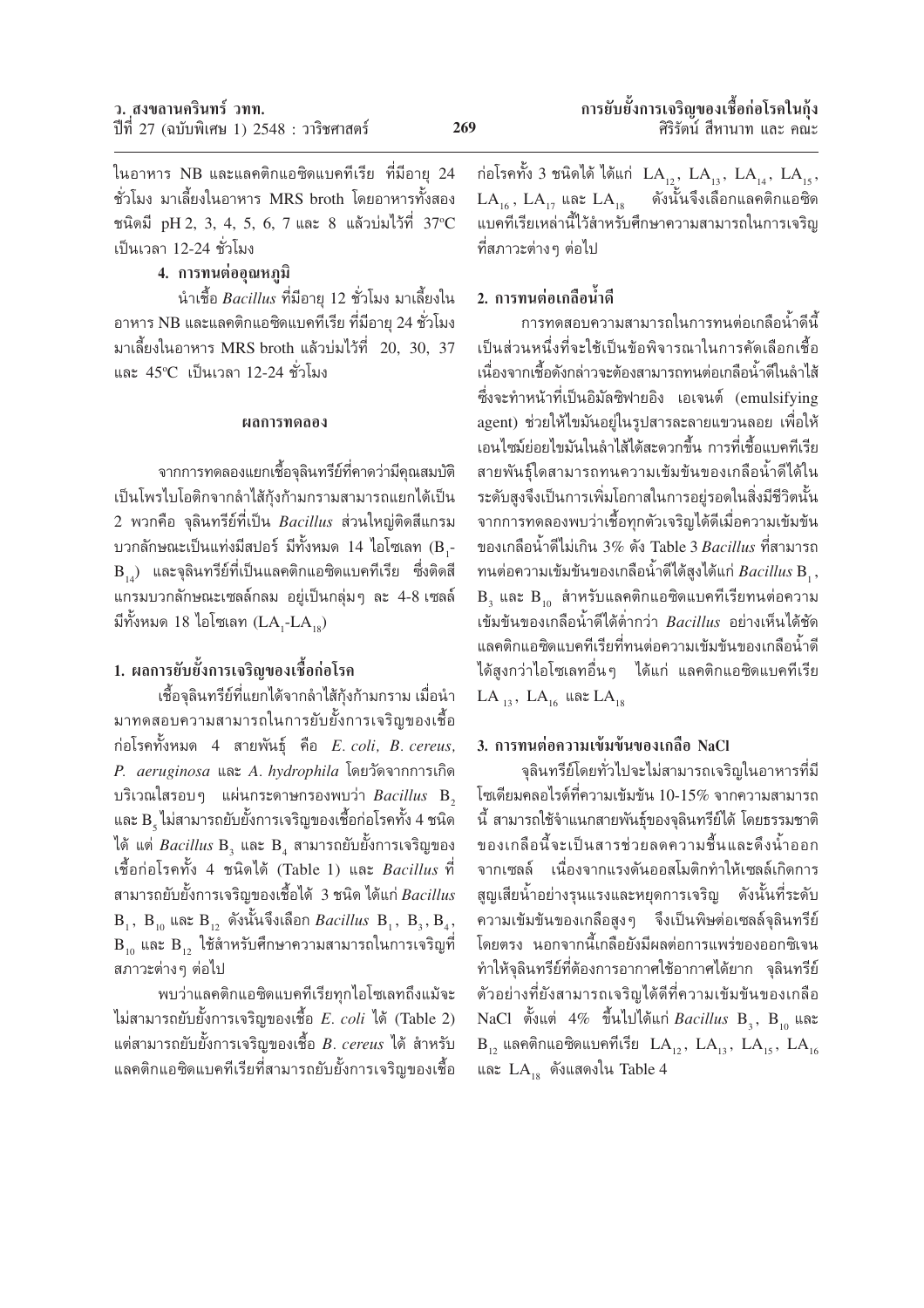|                | Tested pathogenic bacteria |                  |               |               |  |  |
|----------------|----------------------------|------------------|---------------|---------------|--|--|
| <b>Sample</b>  | E. coli                    | <b>B.</b> cereus | P. aeruginosa | A. hydrophila |  |  |
| $B_1$          | 2.0                        | 10.0             |               | 2.0           |  |  |
| B <sub>2</sub> |                            |                  |               |               |  |  |
| $B_3$          | 10.0                       | 3.0              | 7.0           | 5.0           |  |  |
| B <sub>4</sub> | 6.0                        | 6.0              | 1.0           | 3.0           |  |  |
| $B_5$          |                            |                  |               |               |  |  |
| $B_6$          |                            | 4.0              |               |               |  |  |
| $B_7$          | 6.0                        | 4.0              |               |               |  |  |
| $B_{8}$        | 3.0                        |                  | 4.0           |               |  |  |
| $B_{\rm q}$    |                            | 2.0              | 12.0          |               |  |  |
| $B_{10}$       | 5.0                        | 4.0              | 7.0           |               |  |  |
| $B_{11}$       | 3.0                        |                  |               |               |  |  |
| $B_{12}$       | 6.0                        | 6.0              |               | 10.0          |  |  |
| $B_{13}$       |                            | 3.0              |               | 3.0           |  |  |
| $B_{14}$       |                            | 4.0              | 3.0           |               |  |  |

| Table 1. Diameter of clear zone (mm) of pathogenic growth inhibition |
|----------------------------------------------------------------------|
| by supernatant of the isolated <i>Bacillus</i> spp                   |

 **Note : - : no growth inhibition**

|                       | Tested pathogenic bacteria |                  |               |               |  |  |  |
|-----------------------|----------------------------|------------------|---------------|---------------|--|--|--|
| <b>Sample</b>         | E. coli                    | <b>B.</b> cereus | P. aeruginosa | A. hydrophila |  |  |  |
| LA,                   |                            | 6.0              |               |               |  |  |  |
| LA,                   |                            | 4.0              |               |               |  |  |  |
| LA <sub>3</sub>       |                            | 8.0              |               |               |  |  |  |
| LA <sub>4</sub>       |                            | 5.0              |               |               |  |  |  |
| LA <sub>6</sub>       |                            | 7.0              | 3.0           |               |  |  |  |
| LA <sub>7</sub>       |                            | 6.0              |               |               |  |  |  |
| LA <sub>s</sub>       |                            | 4.0              |               |               |  |  |  |
| LA <sub>0</sub>       |                            | 14.0             |               |               |  |  |  |
| $\mathrm{LA}_{_{10}}$ |                            | 5.0              | 2.0           |               |  |  |  |
| $\mathrm{LA}_{_{11}}$ |                            | 5.0              | 3.0           |               |  |  |  |
| $LA_{12}$             |                            | 6.0              | 3.0           | 3.0           |  |  |  |
| LA <sub>13</sub>      |                            | 5.0              | 9.0           | 5.0           |  |  |  |
| $LA_{14}$             |                            | 9.0              | 9.0           | 3.0           |  |  |  |
| $\mathrm{LA}_{_{15}}$ |                            | 11.0             | 10.0          | 1.0           |  |  |  |
| $\mathrm{LA}_{_{16}}$ |                            | 7.0              | 7.0           | 6.0           |  |  |  |
| $LA_{17}$             |                            | 15.0             | 12.0          | 4.0           |  |  |  |
| $\mathrm{LA}_{_{18}}$ |                            | 10.0             | 9.0           | 4.0           |  |  |  |

**Table 2. Diameter of clear zone (mm) of pathogenic growth inhibition by supernatant of lactic acid bacteria.**

 **Note : - : no growth inhibition**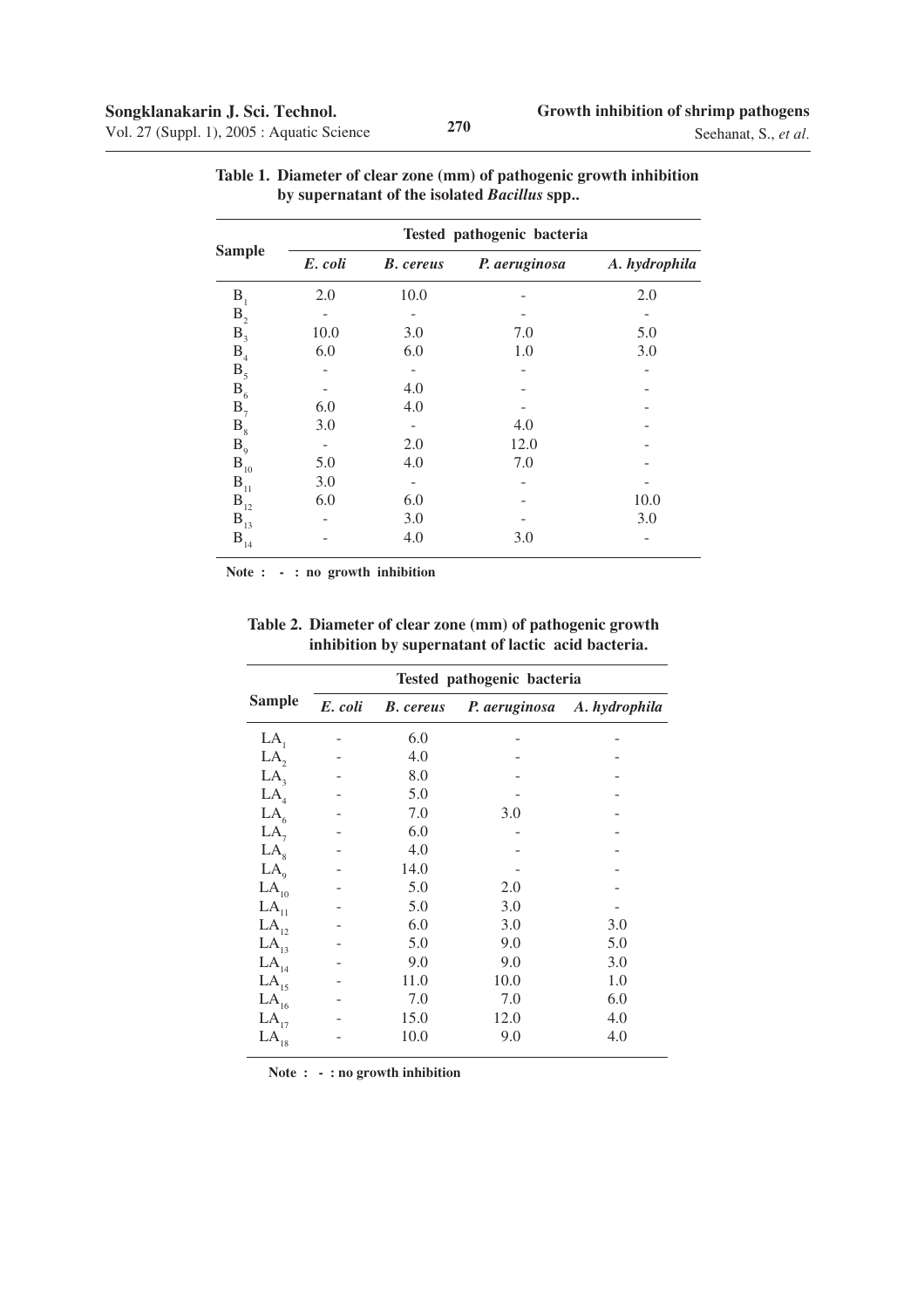|                  | Bile salt concentration ( $\%$ w/v) |         |        |          |          |          |                |         |        |
|------------------|-------------------------------------|---------|--------|----------|----------|----------|----------------|---------|--------|
| <b>Isolate</b>   | $\bf{0}$                            | 1       | 3      | 5        | 7        | 9        | 10             | 30      | 50     |
| B <sub>1</sub>   | $+++++$                             | $+++++$ | $++++$ | $++++$   | $+++$    | $++$     | $+++$          | $+++$   | $^{+}$ |
| $B_3$            | $++++$                              | $++++$  | $++++$ | $++++$   | $^{+++}$ | $^{++}$  | $^{++}$        | $^{+}$  |        |
| $\mathbf{B}_4$   | $++++$                              | $^{+}$  | $++$   | $+$      | $+$      | $^{++}$  | $^{++}$        | $++$    |        |
| $B_{10}$         | $++++$                              | $+++++$ | $++++$ | $^{+++}$ | $+++$    | $^{+++}$ | $^{+++}$       | $^{++}$ |        |
| $B_{12}$         | $++++$                              | $++++$  | $++++$ | $^{+++}$ | $^{++}$  | $^{++}$  | $^{++}$        |         |        |
| $LA_{12}$        | $++++$                              | $++++$  | $++++$ | $^{+++}$ | $^{+}$   | $^{+}$   | $\overline{a}$ |         |        |
| $LA_{13}$        | $++++$                              | $++++$  | $++++$ | $++$     | $^{++}$  | $+$      | $+$            |         |        |
| LA <sub>14</sub> | $++++$                              | $++++$  | $++++$ | $++$     | $+$      | $^{+}$   | $^{+}$         |         |        |
| $LA_{15}$        | $+++++$                             | $++++$  | $++++$ | $++$     | $+$      | ۰        |                |         |        |
| $LA_{16}$        | $++++$                              | $++++$  | $++++$ | $^{++}$  | $^{++}$  | $+$      |                |         |        |
| $LA_{17}$        | $++++$                              | $++++$  | $++++$ | $+$      |          | $+$      |                |         |        |
| $LA_{18}$        | $++++$                              | $++++$  | $++++$ | $++$     | $^{++}$  | $^{++}$  | $\pm$          |         |        |

Table 3. Growth ability of the selected isolates at various bile salt concentrations.

Note:  $++++$ : very well,  $++$ : good,  $++$ : fair,  $+$ : poor,  $-$ : no growth

# 4. การทนต่อความเป็นกรด-เบส

้เชื้อส่วนใหญ่เจริญได้น้อยหรือไม่เจริญเลยที่ pH ต่ำ ้มีความเป็นกรดมากๆ เชื้อส่วนใหญ่เจริญได้ดีที่ pH 6-8 หรือมีค่าความเป็นด่างโดยเฉพาะอย่างยิ่งเชื้อแลคติกแอซิด แบคทีเรีย เนื่องจากว่าเชื้อนี้จะสร้างกรดแลคติกออกมา ทำให้อาหารมีสภาพเป็นกรดมากขึ้น จึงไปยับยั้งการเจริญ ของเซลล์ได้ ดังนั้นที่ระดับ pH สูงๆ จะช่วยรักษาสมดุล ทางเคมีของเซลล์ ทำให้เจริญได้ดีกว่าที่ pH ต่ำ จาก Table 5 จะพบว่าแลคติกแอซิดแบคทีเรียส่วนใหญ่สามารถ เจริญที่ pH ต่ำได้ดีกว่าพวก *Bacillus* แลคติกแอซิด แบคทีเรียที่สามารถเจริญได้ตั้งแต่ pH 4 ขึ้นไปได้แก่ แล คติกแอซิดแบคทีเรีย  $LA_{13}$ ,  $LA_{14}$ ,  $LA_{15}$ ,  $LA_{16}$  และ  $\text{LA}_{18}$  ส่วน  $\textit{Bacillus}$  ที่สามารถเจริญได้ดีตั้งแต่ pH 6 ขึ้น ไปได้แก่ *Bacillus* B<sub>1</sub>, B<sub>3</sub>, B<sub>10</sub> และ B<sub>12</sub>

#### 5. การทนต่ออณหภมิ

เนื่องจากกุ้งก้ามกรามเป็นสัตว์เลือดเย็นสามารถปรับ ้ตัวตามอุณหภูมิที่กว้าง นอกจากนี้การนำเอาเชื้อที่อยู่ใน ลำไส้กุ้งก้ามกรามมาใช้เป็นโพรไบโอติกเสริมในอาหารเลี้ยง ้กุ้ง อาจต้องผ่านกระบวนการให้ความร้อนไม่ทางใดก็ทาง หนึ่ง ดังนั้นหากสามารถแยกเชื้อที่ทนต่ออุณหภูมิในช่วง กว้างได้ ก็จะเป็นประโยชน์อย่างยิ่ง จาก Table 6 จะ

Table 4. Growth ability of the selected isolates at various NaCl concentration.

| <b>Isolate</b>   | NaCl Concentration ( $\%$ w/v) |              |                         |           |           |  |  |  |  |
|------------------|--------------------------------|--------------|-------------------------|-----------|-----------|--|--|--|--|
|                  | $\bf{0}$                       | $\mathbf{2}$ | $\overline{\mathbf{4}}$ | 6         | 8         |  |  |  |  |
| $B_1$            | $+++++$                        | $++++$       | $^{++}$                 | $^{++}$   | $\ddot{}$ |  |  |  |  |
| B <sub>3</sub>   | $+++++$                        | $+++++$      | $++++$                  | $^{+++}$  | $^{++}$   |  |  |  |  |
| $B_{4}$          | $++++$                         | $+++++$      | $++$                    | $\ddot{}$ | $+$       |  |  |  |  |
| $B_{10}$         | $+++++$                        | $+++++$      | $+++++$                 | $+++++$   | $^{+++}$  |  |  |  |  |
| $B_{12}$         | $+++++$                        | $+++++$      | $+++++$                 | $+$       | $^{++}$   |  |  |  |  |
| LA <sub>12</sub> | $+++++$                        | $+++++$      | $+++++$                 | $^{+++}$  | $^{++}$   |  |  |  |  |
| $LA_{13}$        | $++++$                         | $+++++$      | $+++++$                 | $+++++$   | $^{+++}$  |  |  |  |  |
| LA <sub>14</sub> | $^{+++}$                       | $++$         | $^{+}$                  |           |           |  |  |  |  |
| $LA_{15}$        | $+++++$                        | $+++++$      | $+++++$                 | $+++++$   | $^{+++}$  |  |  |  |  |
| $LA_{16}$        | $+++++$                        | $+++++$      | $+++++$                 | $+++++$   | $^{+++}$  |  |  |  |  |
| $LA_{17}$        | $+++++$                        | $+++++$      | $^{+}$                  |           |           |  |  |  |  |
| $LA_{18}$        | $+++++$                        | $+++++$      | $+++++$                 | $+++++$   | $^{++}$   |  |  |  |  |
|                  |                                |              |                         |           |           |  |  |  |  |

Note: ++++ : very well, +++ : good, ++ : fair,  $-$  : no growth  $+$  : poor,

เห็นว่าจุลินทรีย์ตัวอย่างเกือบทุกไอโซเลทยกเว้น Bacillus  $B_4$  และแลคติกแอซิดแบคทีเรีย  $LA_{12}$  สามารถเจริญได้ดี ในช่วงอุณหภูมิตั้งแต่ 30 ถึง 45°C ซึ่งเป็นอุณหภูมิในช่วง ้กว้าง และเป็นคณสมบัติที่ดีของเชื้อที่จะใช้เป็นโพรไบโอติก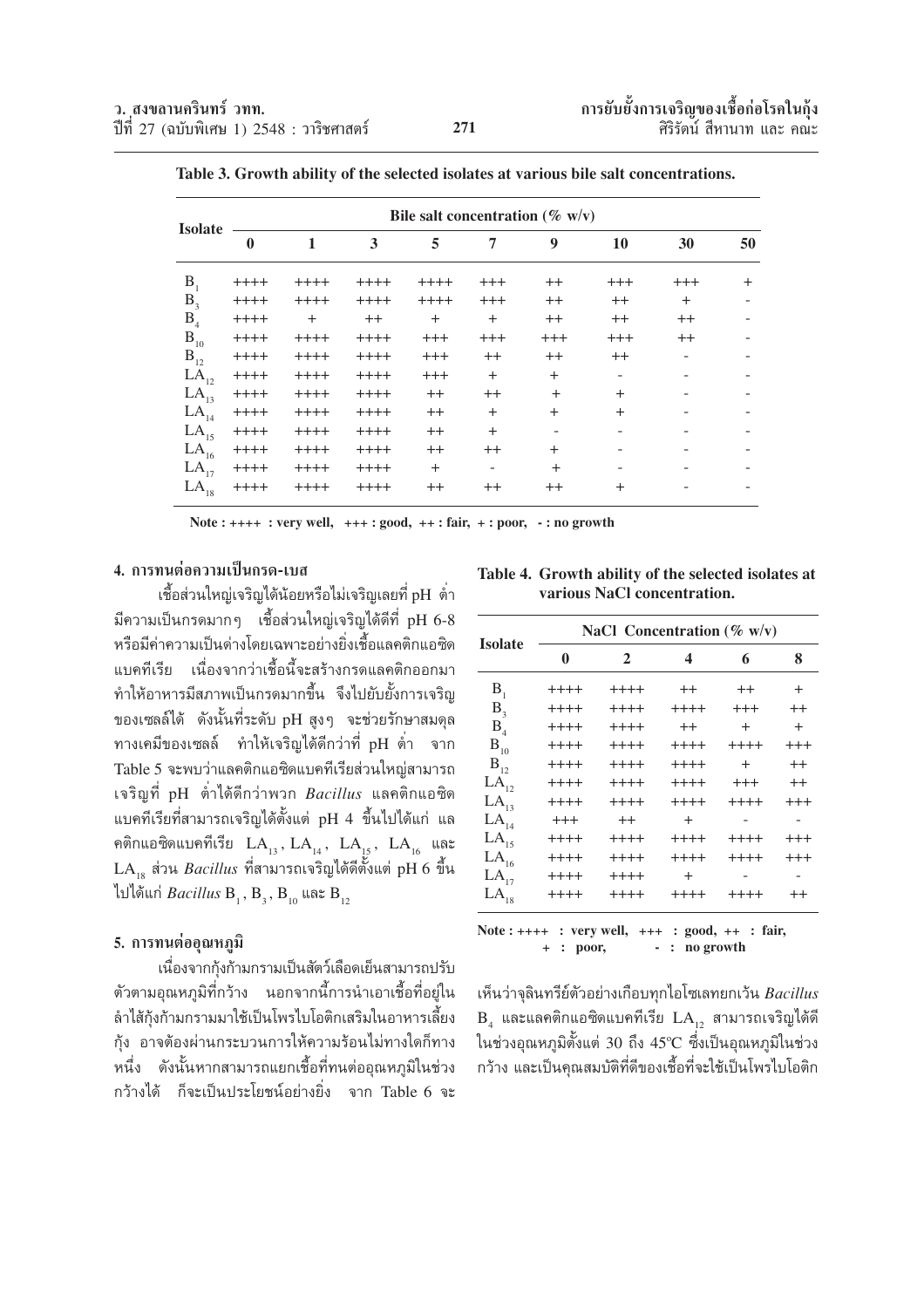| Seehanat, S., et al. |  |  |  |
|----------------------|--|--|--|
|----------------------|--|--|--|

|                       | pH             |           |                         |          |         |         |         |
|-----------------------|----------------|-----------|-------------------------|----------|---------|---------|---------|
| <b>Isolate</b>        | $\overline{2}$ | 3         | $\overline{\mathbf{4}}$ | 5        | 6       | 7       | 8       |
| B <sub>1</sub>        |                | $^{++}$   | $^{++}$                 | $^{++}$  | $++++-$ | $+++++$ | $+++++$ |
| $B_{3}$               | $\pm$          | $^{+}$    | $^{+}$                  | $^{+}$   | $++++$  | $+++++$ | $+++++$ |
| B <sub>4</sub>        |                | $^{+}$    | $^{+}$                  | $^{+}$   |         | $^{++}$ | $++++$  |
| $\mathbf{B}_{_{10}}$  |                | $\ddot{}$ | $+$                     | $+$      | $+++++$ | $+++++$ | $+++++$ |
| $\mathbf{B}_{12}$     |                |           | $^{+}$                  | $^{++}$  | $++++$  | $+++++$ | $+++++$ |
| $LA_{12}$             |                |           |                         |          | $^{++}$ | $+++++$ | $+++++$ |
| $LA_{13}$             |                |           | $^{+++}$                | $+++++$  | $++++$  | $+++++$ | $+++++$ |
| $LA_{14}$             | $\ddot{}$      |           | $^{++}$                 | $++++$   | $+++++$ | $+++++$ | $+++++$ |
| $LA_{15}$             |                |           | $^{++}$                 | $+++++$  | $+++++$ | $+++++$ | $+++++$ |
| $LA_{16}$             |                |           | $^{+++}$                | $+++++$  | $+++++$ | $+++++$ | $+++++$ |
| $LA_{17}$             |                |           |                         |          | $^{++}$ | $^{++}$ |         |
| $\mathrm{LA}_{_{18}}$ | $\pm$          |           |                         | $^{+++}$ | $++++$  | $+++++$ |         |

**Table 5. Growth ability of the selected isolates at various pH.**

| Table 6. Growth ability of the selected isolates at |
|-----------------------------------------------------|
| various temperatures.                               |

|            | $+++$ : very well, $+++$ : good, $++$ : fair, |  |
|------------|-----------------------------------------------|--|
| $+:$ poor, | $-$ : no growth                               |  |

#### วิจารณ์และสรุปผลการทดลอง

**Note : ++** 

็จุลินทรีย์ที่แยกได้จากลำไส้กุ้งก้ามกรามเป็น ·∫§∑'‡√'¬ °≈ÿà¡ *Bacillus* à«π"À≠à µ'¥ '·°√¡∫«°≈—°…≥– ู้เป็นแท่งมีสปอร์ เมื่อนำมาทดสอบความสามารถในการ ี ยับยั้งการเจริญของเชื้อก่อโรคทั้งหมด 4 สายพันธุ์ คือ *E. coli, B. cereus, P. aeruginosa* ·≈– *A. hydrophila* โดยผลการยับยั้งจากการเกิดบริเวณใสสามารถคัดเลือกสาย พันธุ์ที่ให้ผลการยับยั้งที่ดีมาได้ 5 ไอโซเลท คือ  $\mathrm{B_{_1},\ B_{_3}},$  $B_4$ ,  $B_{10}$ และ  $B_{12}$  ส่วนแลคติกแอซิดแบคทีเรียติดสีแกรม บวกลักษณะเซลล์กลม อยู่เป็นกลุ่มๆ ละ 4-8 เซลล์ จาก ิ ผลการยับยั้งการเจริญของเชื้อก่อโรค สามารถคัดเลือกมา ได้ 7 ไอโซเลท คือ  $LA_{12}$ ,  $LA_{13}$ ,  $LA_{14}$ ,  $LA_{15}$ ,  $LA_{16}$ ,  $\overline{\text{LA}}_{17}$ และ  $\overline{\text{LA}}_{18}$  อากนั้นนำไอโซเลทที่ได้ทั้งหมดนี้ไป ึทดสอบความสามารถในการเจริญ ได้แก่ ความสามารถ ในการเจริญในอาหารที่มีเกลือน้ำดี เกลือโซเดียมคลอไรด์ ี ผสมอยู่ที่ความเข้มข้นต่าง ๆ หรือที่ระดับความเป็นกรด-ด่าง ึ และอุณหภูมิต่างๆ ทั้งนี้เนื่องจากว่าในทางเดินอาหารของ ี สัตว์น้ำโดยเฉพาะกุ้งก้ามกรามนี้จะมีเกลือน้ำดี เกลือ ์ โซเดียมคลอไรด์ในน้ำย่อย ขณะอยู่ในกระเพาะอาหารมี ี่ ฤทธิ์เป็นกลางหรือเป็นด่างเล็กน้อย เมื่อผ่านเข้ามาใน

|                      | Temperature $(^{\circ}C)$ |           |           |           |  |  |  |
|----------------------|---------------------------|-----------|-----------|-----------|--|--|--|
| <b>Isolate</b>       | 20                        | 30        | 37        | 45        |  |  |  |
| $B_{1}$              | $^{++}$                   | $+++++$   | $+++++$   | $+++++$   |  |  |  |
| B <sub>3</sub>       | $\pm$                     | $^{+++}$  | $^{+++}$  | $+++++$   |  |  |  |
| B <sub>4</sub>       | $^{+}$                    | $\ddot{}$ | $\ddot{}$ | $\ddot{}$ |  |  |  |
| $\mathbf{B}_{_{10}}$ | $^{++}$                   | $++++$    | $++++$    | $++++$    |  |  |  |
| $B_{12}$             | $\ddot{}$                 | $+++++$   | $++++$    | $+++++$   |  |  |  |
| $LA_{12}$            | $^{+}$                    | $+$       |           | $^{+++}$  |  |  |  |
| $LA_{13}$            | $\ddot{}$                 | $++++$    | $+++++$   | $++++$    |  |  |  |
| LA <sub>14</sub>     | $^{++}$                   | $++++$    | $++++$    | $+++++$   |  |  |  |
| $LA_{15}$            | $\ddot{}$                 | $+++++$   | $+++++$   | $+++++$   |  |  |  |
| $LA_{16}$            | $^{++}$                   | $++++$    | $+++++$   | $++++$    |  |  |  |
| $LA_{17}$            | $^{+}$                    | $+++++$   | $+++++$   | $+++++$   |  |  |  |
| $LA_{18}$            | $^{++}$                   | $+++++$   | $+++++$   | $+++++$   |  |  |  |

 **Note : ++++ : very well, +++ : good, ++ : fair, + : poor, - : no growth**

้ลำไส้จึงมีผลทำให้อาหารมีสภาพเป็นกรด อีกทั้งกุ้งก้ามกราม ู้เป็นสัตว์เลือดเย็น อุณหภูมิในร่างกายกุ้งจึงเปลี่ยนไปตาม ิสภาพแวดล้อมที่กุ้งอาศัยอยู่ หรือในขั้นตอนการผสม ็จุลินทรีย์ที่เป็นประโยชน์นี้ในอาหารเพื่อใช้เลี้ยงกุ้งนั้นอาจ จะต้องผ่านกระบวนการต่างๆ เช่น ความร้อน เป็นต้น ์ ดังนั้นถ้าหากจุลินทรีย์สามารถทนต่อสภาพต่าง ๆ นี้ได้ ก็ แสดงว่าจุลินทรีย์จะสามารถเจริญและมีชีวิตอยู่ในกุ้งก้าม ึกรามได้ จากผลการทดลองสามารถสรุปผลความสามารถ ์ ในการเจริญที่สภาวะต่าง ๆ ที่กล่าวมาแล้วของจุลินทรีย์ที่ ์ คัดเลือกได้ (Table 7) ซึ่งสามารถสรุปได้ว่าจุลินทรีย์ที่อาจ ¡'»—°¬¿"æ"π°"√π"¡""™â‡ªìπ'æ√‰∫'Õµ'°‰¥â·°à *Bacillus*  $B_1$ ,  $B_3$  และ  $B_{10}$  และแลคติกแอซิดแบคทีเรีย  $LA_{13}$ ,  $LA_{16}$  และ  $LA_{18}$  แต่เนื่องจาก  $Bacillus$  B<sub>3</sub> เป็นจุลินทรีย์ ู้ที่เป็นพวกแกรมลบ อาจไม่ปลอดภัยในการนำมาใช้ ดังนั้น จึงนำเฉพาะ  $\textit{Bacillus} \text{ } \text{B}_{1}$  และ  $\text{B}_{10}$  และแลคติกแอซิด แบคทีเรีย  $LA_{13}$ ,  $LA_{16}$  และ  $LA_{18}$  มาจำแนกสายพันธุ์ โดยการทดสอบคุณสมบัติทางชีวเคมี (Table 8) พบว่า  $\emph{Bacillus}$  B<sub>1</sub> สัณนิษฐานว่าน่าจะเป็น *Bacillus licheniformis* และ B<sub>10</sub> น่าจะเป็น *Bacillus thuringiensis* ส่วน แลคติกแอซิดแบคทีเรีย  $LA_{13}$ ,  $LA_{16}$  และ  $LA_{18}$  น่าจะ เป็นสายพันธุ์เดียวกันและมีคุณลักษณะใกล้เคียงกับจีนัส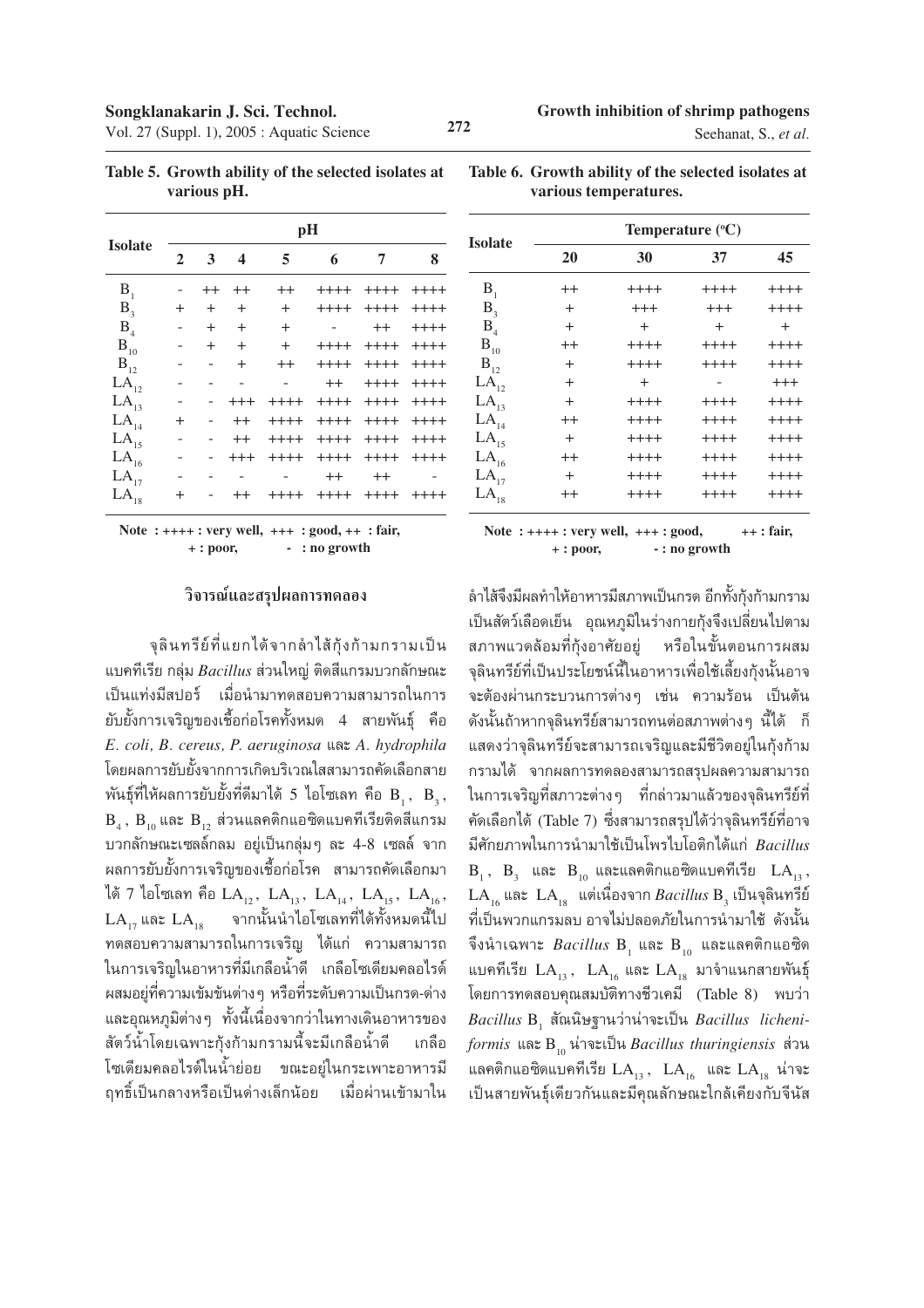|                  | <b>Conditions</b>          |                       |          |                         |  |  |  |
|------------------|----------------------------|-----------------------|----------|-------------------------|--|--|--|
| <b>Isolate</b>   | <b>Bile salt tolerance</b> | <b>NaCl tolerance</b> | pH range | <b>Thermo-tolerance</b> |  |  |  |
| B <sub>1</sub>   | Good                       | Good                  | Good     | Good                    |  |  |  |
| $B_3$            | Good                       | Good                  | Good     | Good                    |  |  |  |
| B <sub>4</sub>   | Poor                       | Poor                  | Poor     | Poor                    |  |  |  |
| $B_{10}$         | Good                       | Good                  | Good     | Good                    |  |  |  |
| $B_{12}$         | Fair                       | Fair                  | Fair     | Good                    |  |  |  |
| $LA_{12}$        | Fair                       | Good                  | Poor     | Poor                    |  |  |  |
| $LA_{13}$        | Fair                       | Good                  | Good     | Good                    |  |  |  |
| LA <sub>14</sub> | Fair                       | Poor                  | Good     | Good                    |  |  |  |
| $LA_{15}$        | Poor                       | Good                  | Good     | Good                    |  |  |  |
| $LA_{16}$        | Fair                       | Good                  | Good     | Good                    |  |  |  |
| $LA_{17}$        | Poor                       | Poor                  | Poor     | Good                    |  |  |  |
| $LA_{18}$        | Fair                       | Good                  | Good     | Good                    |  |  |  |

**Table 7. Conclusion of the growth ability of the selected isolates at various tested conditions.**

Table 8. The biochemical test of *Bacillus*  $\bf{B}_1$  , *Bacillus*  $\bf{B}_{10}$  , lactic acid bacteria  $\bf{LA}_{13}$  ,  $\bf{LA}_{16}$  and  $\bf{LA}_{18}$ 

| <b>Test</b>       | B <sub>1</sub> | $\mathbf{B}_{10}$ | $LA_{13}$ | $LA_{16}$         | $LA_{18}$      |
|-------------------|----------------|-------------------|-----------|-------------------|----------------|
| Gram's strain     | $+$            | $+$               | $+$       | $+$               | $+$            |
| Shape             | coccus         | rod               | coccus    | coccus            | coccus         |
| Position of spore | ÷              | central           |           |                   |                |
| Motility test     |                |                   |           |                   |                |
| Gelatin test      | $^{+}$         |                   |           |                   |                |
| Catalase test     | $+$            | $+$               |           |                   |                |
| Anaerobe          |                |                   | $+$       | $^{+}$            | $\mathrm{+}$   |
| Utilization of    |                |                   |           |                   |                |
| - Sucrose         | $+/-$          | $+/-$             | $+/-$     | $+/-$             | $+/-$          |
| - Maltose         | $+/-$          | $+/+$             | $+/-$     | $+/-$             | $+/-$          |
| - Glucose         | $+/-$          | $+/-$             | $+/-$     | $+/-$             | $+/-$          |
| - Lactose         | $-/-$          | $+/-$             | $+/-$     | $+/-$             | $+/-$          |
| 6.5% NaCl         | $+$            | $+$               | $+$       | $^{+}$            | $^{+}$         |
| 18% NaCl          |                |                   |           |                   |                |
| Growth at         |                |                   |           |                   |                |
| $10^{\circ}$ C    | rare           | rare              | rare      | rare              | rare           |
| $40^{\circ}$ C    | $+$            | $^{+}$            | $+$       | $\qquad \qquad +$ | $^{+}$         |
| Growth at         |                |                   |           |                   |                |
| pH <sub>2</sub>   |                |                   |           |                   |                |
| 3                 | rare           | rare              |           |                   |                |
| 4                 | rare           | rare              | $^{+}$    | $^{+}$            | rare           |
| 5                 | $^{+}$         | $^{+}$            | $^{+}$    | $^{+}$            | $^{+}$         |
| 6                 | $^{+}$         | $+$               | $^{+}$    | $^{+}$            | $^{+}$         |
| 7                 | $+$            | $+$               | $^{+}$    | $^{+}$            | $^+$           |
| 8                 | $^{+}$         | $+$               | $^{+}$    | $+$               | $\mathrm{+}$   |
| 9                 | $^{+}$         | $+$               | $+$       | $^{+}$            | $\overline{+}$ |

Note : + : positive, - : negative, rare : a little positive,  $+/+$  : Fermentation and gas,

 **+/- : Fermentation no gas, -/- : No fermentation no gas**